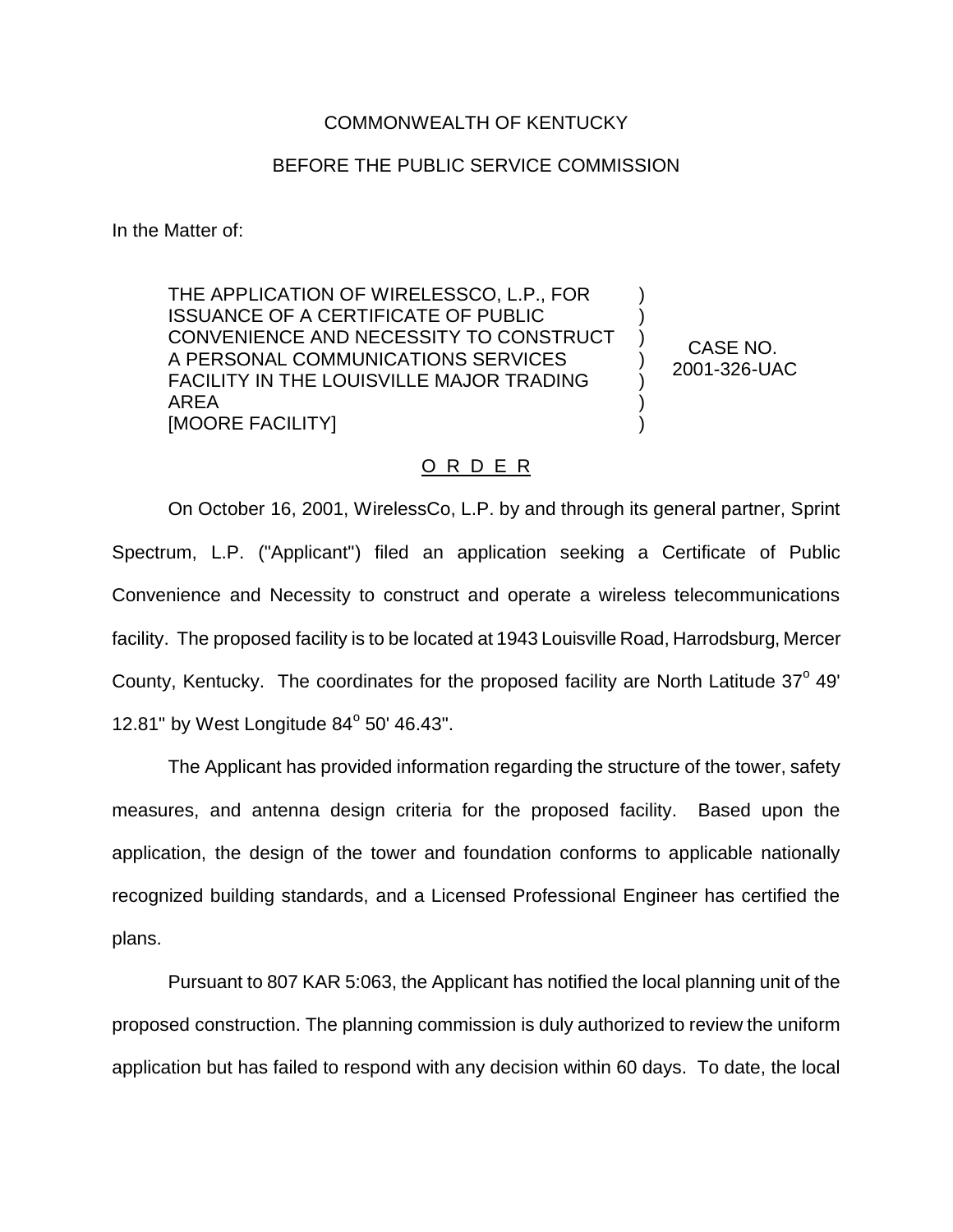planning unit has filed no comments and, pursuant to KRS 100.987(4)(c), the application is presumed approved. The Applicant has filed applications with the Federal Aviation Administration and the Kentucky Airport Zoning Commission seeking approval for the construction and operation of the proposed facility. Both applications have been approved.

The Applicant has filed evidence of the appropriate notices provided pursuant to 807 KAR 5:063. The notices solicited any comments and informed the recipients of their right to request intervention. To date, no public comments have been filed with the Commission.

Pursuant to KRS 278.280, the Commission is required to determine proper practices to be observed when it finds, upon complaint or on its own motion, that the facilities of any utility subject to its jurisdiction are unreasonable, unsafe, improper, or insufficient. To assist the Commission in its efforts to comply with this mandate, the Applicant should notify the Commission if it does not use this antenna tower to provide service in the manner set out in its application and this Order. Upon receipt of such notice, the Commission may, on its own motion, institute proceedings to consider the proper practices, including removal of the unused antenna tower, which should be observed by the Applicant.

The Commission, having considered the evidence of record and being otherwise sufficiently advised, finds that the Applicant has demonstrated that a facility is necessary to provide adequate utility service and therefore should be granted a Certificate of Public Convenience and Necessity to construct the proposed facility.

-2-